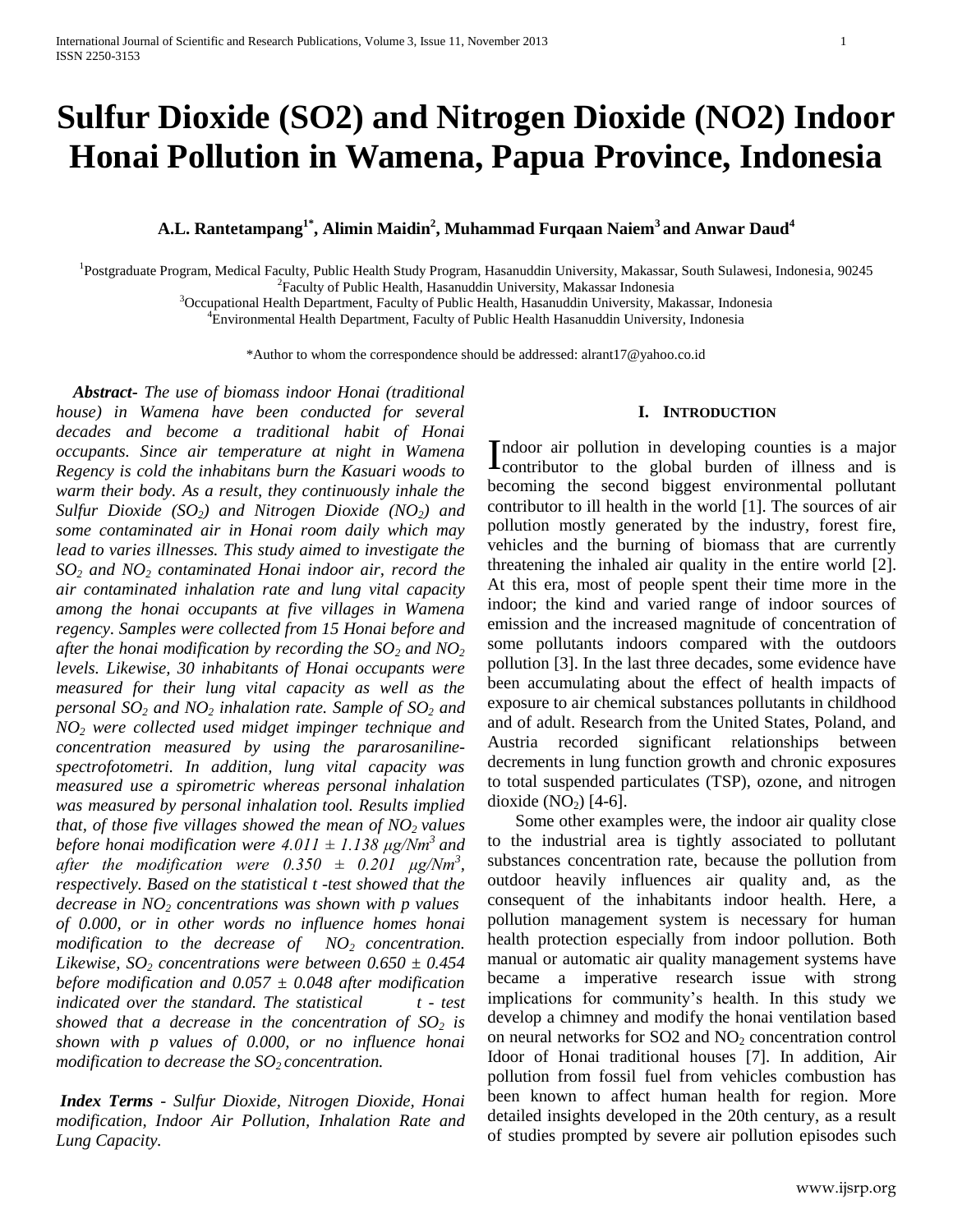as those in the Meuse Valley, Belgium in 1930, and London, UK in 1952. The focus in the early studies was on local pollution produced by industry, power generation and home heating sources. [8].

Some researches relate to the indoor air pollution have been done, although most of these studies were snapshots of a small number of locations, but Biersteker et al [9] reported a larger study that measured indoor and outdoor chemical concentrations in 60 homes in Rotterdam, Netherlands. The study revealed that the mean concentrations of indoor smoke were about 80% of those outdoors, mean concentrations of indoor SO2 were about 20% of those outdoors. However, it was also found that a small number of homes had indoor concentrations much higher than those in outdoors, and the authors speculated on their contribution to elevated mortality during smog episodes. It is likely that higher concentrations would have been found in homes with open coal fires, as was common in the UK during the 1950s, than in this Dutch sample of homes primarily using gas for heating. The reasons for the much lower indoor concentrations of SO2 were considered by Spedding [10], who summarized studies showing a large variation in the capacity of indoor materials to absorb SO2. He used measured deposition velocities and surface areas in a typical UK house to identify emulsion paint as the most important sink for SO2.

In this study area, the common forms of cooking energy in use in Wamena are fuel wood, kerosene, limited liquefied petroleum gas (LPG) and very limited electricity. Here in this study site of Wamena District, water boiling and cooking experiments using the common household energy sources from biomass where Casuari wood that available in the area and surround are available in large quantity. The experimental data obtained, the energy price data, cooking energy intensity and the frequency biomass were used for cooking as well as the major diseases suffered by community who occupy *Honai* the traditional house. The effect on air quality arising from consumption of these biomass energy types was computed using emission factors [11, 12]. No initial data relate use of biomass, the frequency of the cooking and the duration of wood burning during the cold in the evening. This study cover of five village in Kurulu District and similar studies have not been reported elsewhere, however, relate to the current trends regarding the penetration of air conditioners in homes, this suggests that domestic air pollution may be an issue of concern for the foreseeable future.

### **II. MATERIAL AND METHODS**

#### **2.1 Study Area**

This study was commenced in five villages, namely; Punakul Village, Wenabubaga Village, Musalfak Village, Kilugaba Villages and Mulimah Village in Kurulu District, Wamena Province, Papua-Indonesia. District Kurulu was selected to be sampling areas on the basis that this region is a zone has many traditional housing (honai) and they use wood for cooking and for warming the indoor air temperature daily. In addition the majority of illnesses suffered by residents of this area were found of *asthma, pneumonia* and *tuberculosis*.

## *2.2 Sample Design*

Data were collected both for subject and objects samples of population, then we measure lung vital capacity for those *Honai* occupants by using a *spirometer* and proceeds with inhalation rate measurements for  $SO_2$  and  $NO_2$  by using a personal sampler inhalation. The ambient indoor *Honai* air samples were taken for SO2 and NO2 as the object samples for the *honai* house communities. All sample were recorded at 16:00 to 17:00, 17:00 to 18:00 or 18:00 to 19:00 in the evening. Each sample was collected for 60 minutes at every house. Numbers of sampling points were 15 *Honai* houses done before and after the chimney installation. We do the installation of chimney (close technology) with a diameter of 30 cm that is placed along the 2.5 m above the furnace roof and wall edges out of Honai. The aim of this chimney installation was to flow out the smoke in *Honai*. Ina ddition, these object sampling sites were divided into 5 regions based on availability of *Honai* or *Honai* density at those five selected villages. We also taking into account the willingness of residents to involve during this research as the explained in the ethical consideration. Likewise, we took into account the distance between *Honai* sample points where about 300 to 500 m each *Honai* were selected that subsequently obtained through a Global Positioning System coordinates [13]. Moreover, the number of respondents or subject samples in this study was 30 respondents. They were split evenly by the large number of traditional houses Honai in each village, in this study we got 6 respondents every village who voluntarily wanted to involve during this study.

#### *2.3 Consideration of Ethical Clearance*

All respondent living in the five villages area who were requested as the respondent signed an informed consent letter prior to inclusion in the study commencement. The collection of samples of Inhalation rate and lung vital capacity were done base on the ethical clearance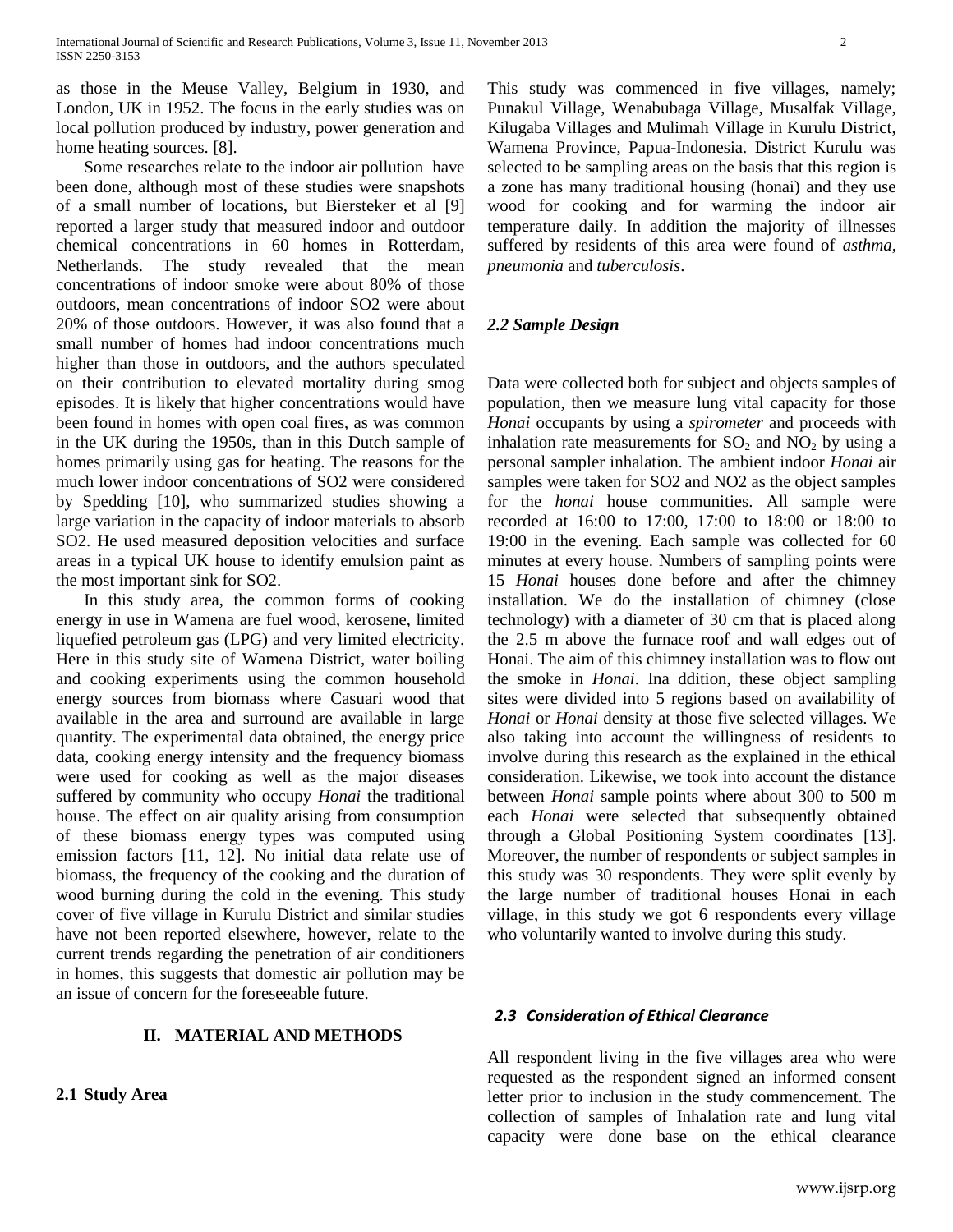consideration issued by Medical Faculty of Hasanuddin University number UH13070282. The measurement of those sample were base on the voluntary case of people. Confidentiality of initial information and freedom to withdraw from the study anytime was stipulated and without any force from the third parties. Those found to have health concerns such as disease symptoms or any illness will be informed individually or provided with the appropriate management and informed secretly, as necessary. All questions and complaints were also adopted and answered directly by authors if required.

## *2.4 Samples Analysis*

The collection of  $SO_2$  and  $NO_2$  samples were done by using impinger method and measurement techniques using pararosaniline-spectrofotometri accordance with the Indonesian National Standard (SNI 19-7119.7-2005) [14]. Principle of this method is based on the absorption of  $SO_2$ and  $NO<sub>2</sub>$  gas from the air on absorbent solution of potassium tetra kloromerkurat (TCM). In this case the complex formed diklorosulfito merkurat air oxidation resistant. Furthermore the complex is then reacted with formaldehyde to form pararosanilin and sulfonic acid methyl pararosanilin colored. The color intensity is measured with a spectrophotometer that occurs directly associated with the amount of  $SO_2$  and  $NO_2$  in the air sample has been taken. The measurement method is based on Schiff reaction that can measure the concentration of  $SO_2$  and  $NO_2$  in the range of 25-1000 μg/m3 in the air sample flow rate, while for the smaller than  $25 \text{ µg/m}3$ could be measured by the volume of air that a larger sample. All the sequences were done in accordance by laboratory staffs in Accredited Chemical Laboratory of Makassar Indonesia

### **III. RESULTS AND DISCUSSION**

# *3.1. Lung capacity base on NO2 parameter*

Lung capacity measurement was conducted both for  $NO<sub>2</sub>$ and  $SO<sub>2</sub>$  parameters. All data recorded at the same time. 30 respondent were participated in this study, the results are shown on **Table 1** and T**able 2** as follow:

**Table 1**. Distribution of respondent lung capacity by category of Inhalation Rate for  $NO<sub>2</sub>$  in Five Villages, Kurulu District, Wamena 2013

| NO <sub>2</sub> | <b>Lung Capacity</b> |        |       |                      |  |  |
|-----------------|----------------------|--------|-------|----------------------|--|--|
|                 | Decrease<br>function | Normal | Total | Statistical<br>value |  |  |

|                  | n  | $\%$ | n  | $\%$ | n  | $\%$ |             |
|------------------|----|------|----|------|----|------|-------------|
| $>$ standard $ $ |    |      |    |      |    |      |             |
| $<$ standard     | 12 | 40   | 18 | 60   | 30 | 100  | $P = 0,000$ |
| Total            | 12 | 40   | 18 | 60   |    | 100  |             |

**Table 1** described that the rate of 30 respondents with inhalation under the allowed standard, there were 40% of respondent have decreased lung vital capacity. Based on the table also shows that all respondents have inhalation rate for  $NO<sub>2</sub>$  in the category parameters under the allowed standard, so it does not qualify for the test conducted chisquare statistic. Although some stations were still under the set regulation of pollutant, the continual inhalation of contaminated indoor air will lead to varied illness that might be suffered by the Honai occupants. Relevant study results by Haddad [15] showed that residents who exposed with indoor air pollutant for more than 5 years will be potentially suffering from varies diseases. The study showed that 29 % respondents had been diagnosed with at least one type of respiratory disorders and 24% for adult acute [15].

## *3.2 Lung capacity base on SO2 parameter*

**Table 2.** Distribution of lung vital capacity of respondents by category inhalation rate of  $SO<sub>2</sub>$  in Five Villages Kurulu District, Wamena 2013

| SO <sub>2</sub> | <b>Lung Vital Capacity</b> |      |                |      |       |      |                             |  |
|-----------------|----------------------------|------|----------------|------|-------|------|-----------------------------|--|
|                 | Decrease<br>of             |      | Decrease<br>of |      | Total |      | <b>Statistical</b><br>value |  |
|                 | function                   |      | function       |      |       |      |                             |  |
|                 | n                          | %    | N              | $\%$ | n     | $\%$ |                             |  |
| $>$ standard    | 12                         | 92.3 |                | 7.7  | 13    | 100  |                             |  |
| $<$ standard    | 0                          | 0    | 17             | 100  | 17    | 100  | $P = 0,000$                 |  |
| Total           | 12                         | 40   | 18             | 60   | 30    | 100  |                             |  |

**Table 2** implied showed that of the 13 respondents with inhalation rate above allowed standard, there were 92.3% who had a reduction in lung vital capacity. Of those 17 respondents the rate inhalation category under allowed standard, all of them have normal lung capacity function. Results of statistical tests using yate's correction showed that the value of  $p = 0.000$ , which means that there is a relationship between inhalation rate with decreased lung function capacity.

In line with study conducted by Fernandez [16] who compared the use of biomass in home for cooking and those homes cook without biomass. The results indicated that the concentration levels of  $SO_2$  and  $NO_2$  were much higher at home with biomass in cooking or 9.8 times compared with that home that cook without biomass.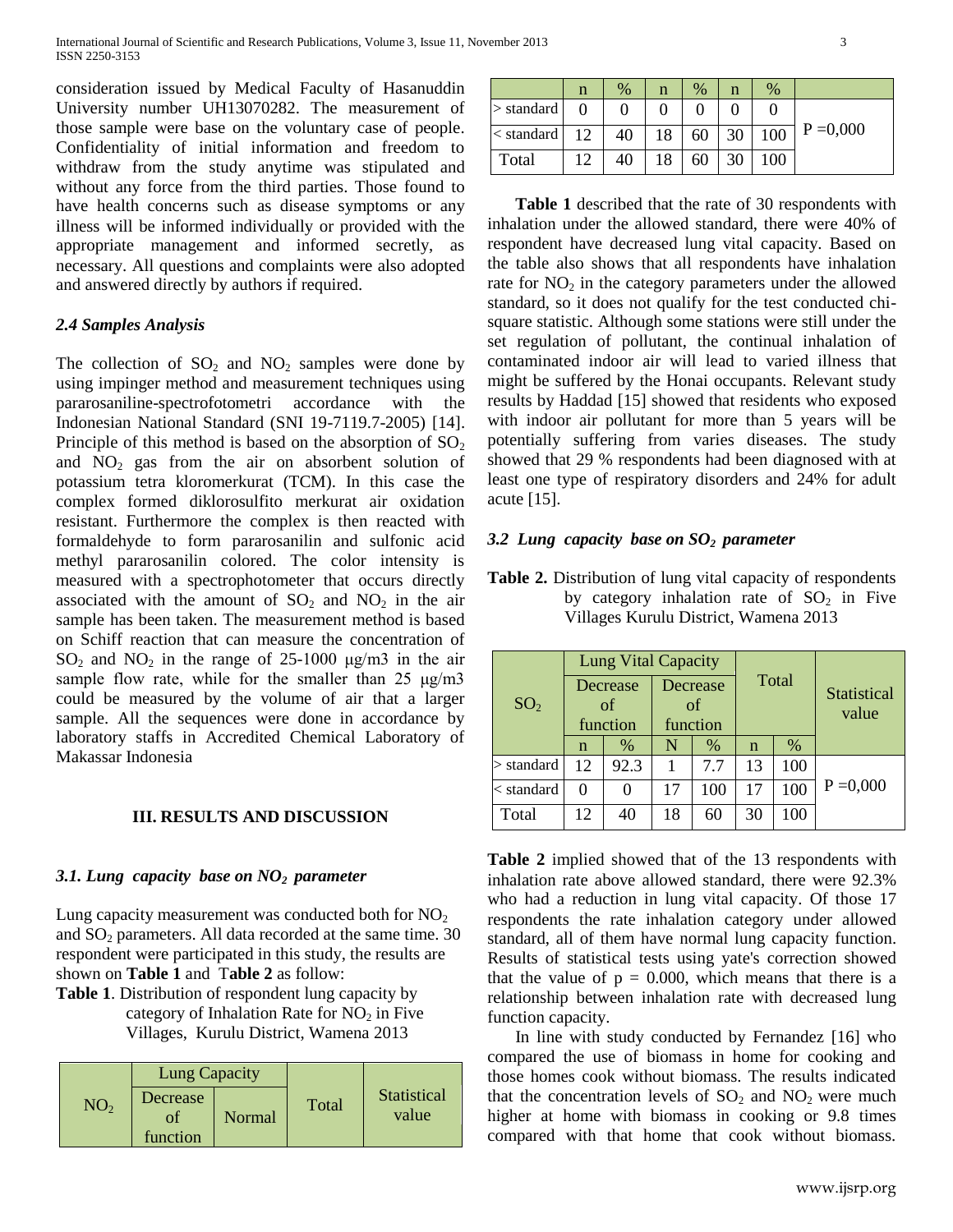Likewise, the potential diseases associated with respiratory disturbance among patients illustrated that residents with biomass will be faster and more likely to suffer higher than those without biomass.

### *3.3 NO<sup>2</sup> and SO2, air temperature, and humidity, before and after the installation of closed model chimney*

**Table 3.** Distribution concentrations NO<sub>2</sub> and SO<sub>2</sub>, air temperature, and humidity, before and after the installation of closed model chimney, in Five Villages, Kurulu District, Wamena 2013.

| <b>Variable</b>                                  |                     | $Mean \pm$            |                |                | <b>Statistical test</b> |              |
|--------------------------------------------------|---------------------|-----------------------|----------------|----------------|-------------------------|--------------|
|                                                  |                     | <b>SD</b>             | <b>Minimum</b> | <b>Maximum</b> | t-test                  | $\mathbf{P}$ |
| NO <sub>2</sub> concentrations<br>$(\mu g/Nm^3)$ | Before modification | $4.011 \pm$<br>1.138  | 2.481          | 6.557          | 13.400                  | 0.000        |
|                                                  | After modification  | $0.350 \pm$<br>0.201  | 0.118          | 0.728          |                         |              |
| SO <sub>2</sub><br>concentrations                | Before modification | $0.650 \pm$<br>0.454  | 0.086          | 1.247          | 5.249                   | 0.000        |
| $(\mu g/Nm^3)$                                   | After modification  | $0.057 \pm$<br>0.048  | 0.007          | 0.150          |                         |              |
| Temperature Udara<br>$({}^{\circ}C)$             | Before modification | $26.487 +$<br>2.606   | 21.700         | 29.200         | 2.182                   | 0.047        |
|                                                  | After modification  | $25.813 \pm$<br>2.515 | 21.700         | 29.700         |                         |              |
| Humidity<br>(%)                                  | Before modification | $70.827 \pm$<br>2.377 | 67.900         | 74.800         |                         | 0.032        |
|                                                  | After modification  | $71.420 \pm$<br>2.462 | 67.900         | 74.800         | $-2.378$                |              |

values of 0.000, or no influence honai modification to

Table 3 revealed the average concentration of  $NO<sub>2</sub>$  prior to the modification of home *honai* was 4.011 μg/Nm<sup>3</sup> with a standard deviation of  $\pm$  1,138  $\mu$ g/Nm<sup>3</sup>. The concentration was higher when compared to the average concentration of  $NO<sub>2</sub>$  after the home modification 0.350 μg/Nm<sup>3</sup> with standard deviation 0.201 μg/Nm<sup>3</sup>. Based on the statistical t -test showed that the decrease in  $NO<sub>2</sub>$ concentrations was shown with p values of 0.000, or in other words no influence homes *honai* modification to the decrease of  $NO<sub>2</sub>$  concentration. Relevant study revealed that the mean indoor concentrations of  $NO<sub>2</sub>$  in the expolis study ranged from 13 mg  $m^{-3}$  to 43 mg  $m^{-3}$  in different cities [17]. Typical daily mean indoor air concentrations in homes with gas cooking vary between 25 and 200 mg m<sup>-3</sup> [18, 19].

For  $SO<sub>2</sub>$  concentration, the average concentration of SO<sup>2</sup> prior to any modification of home *honai* 0.650 μg/Nm<sup>3</sup> with a standard deviation of  $\pm$  0.454 μg/Nm<sup>3</sup>. The concentration was higher when compared to the

average concentration of  $SO<sub>2</sub>$  after the home / honai modification  $0.057 \mu g/Nm^3$  with a standard deviation of  $0.048 \mu g/Nm^3$ . Based on the statistical t-test showed that a decrease in the concentration of  $SO_2$  is shown with p

decrease the  $SO<sub>2</sub>$  concentration.

The wide range of building design leads to large variations in infiltration rate and hence indoor and personal exposure. Compare to *Honai* building that has a closed model design it may lead to a hazard of indoor air pollutant. Concentration of SO<sub>2</sub> indoor of *Honai* might be reduced by the proper installation of chimney that may flow out the contaminated air. Although new houses do not necessarily mean air tight houses, but it need the installation of chimney to flow out the pollutant. Study relate the indoor pollution relate to the house design conducted by Sherman and Matson [20] implied that the main reasons for tighter construction are to reduce energy costs and maintain thermal comfort which is more efficient.

For the air temperature, the average temperature before the honai modification was from  $26.487 \degree C$  with  $\pm$  2,606 °C for its standard deviation. This concentration was lower when compared to the average air temperature after a honai modification which leveled to 25.813 °C with a standard deviation of  $2.515$  °C. Based on the test statistic t -test showed that an increase in air temperature indicated by a p value of 0.047, or in other words no influence honai modifications to the increase of air temperature. This increase is relatively small at an average of only 0.674 °C. Likewise, the average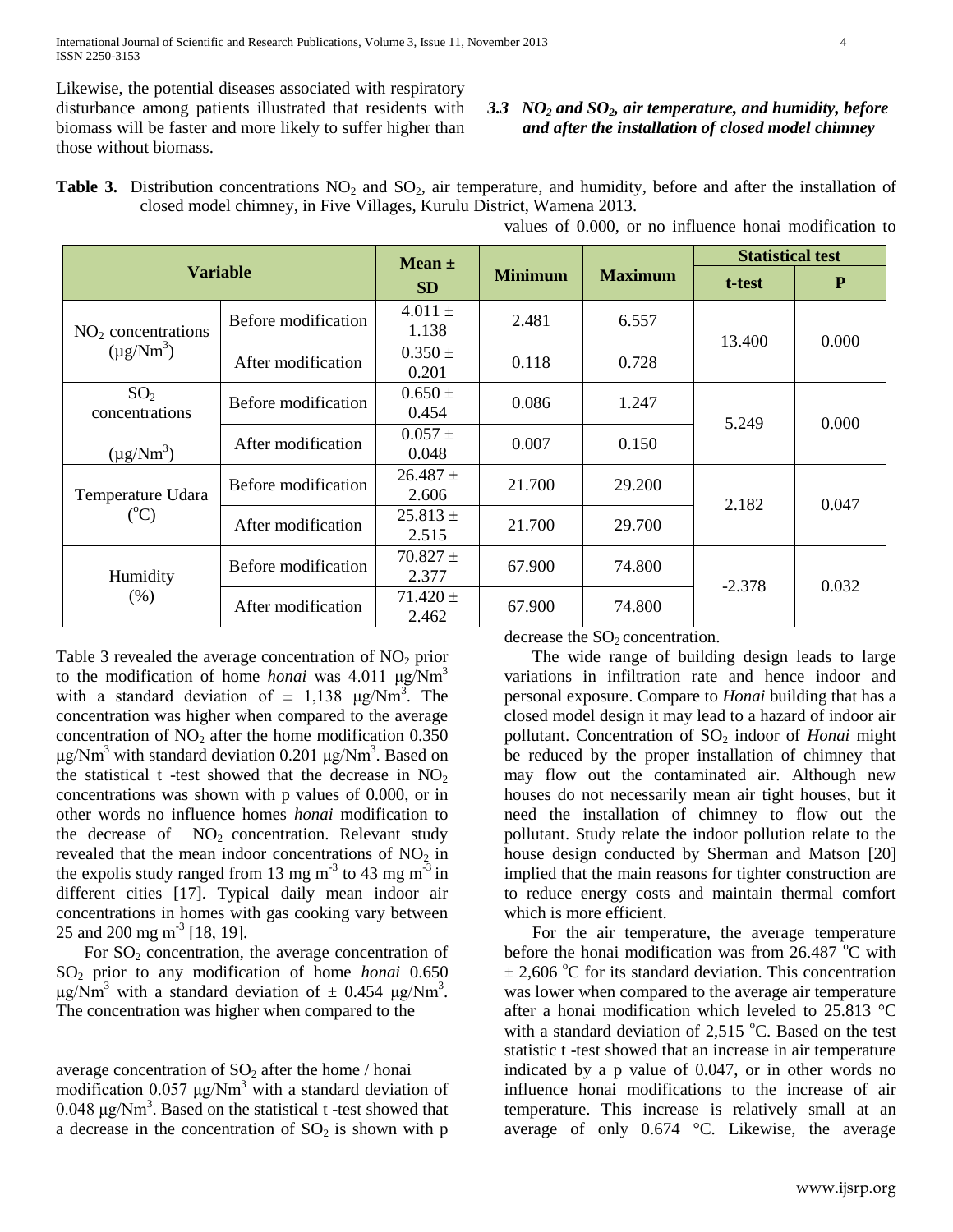humidity of the air before the honai modification was 70.827 % with a standard deviation of  $\pm$  2.377 %. This concentration was lower when compared to the average air humidity after the honai modification which amounted to 71.420 % with a standard deviation of  $\pm$ 2,462 %. Based on the statistical t -test showed that there was an increase in air humidity indicated by the p value of 0.032, or we can say that no influence of honai modifications to the increase of air humidity. This increase is relatively small at an average of only 0.593.

# **2. CONCLUSION**

Based on the results of the study, it can be concluded that the indoor air concentration of  $SO_2$ , and  $NO_2$  in the *Honai* house mostly exceeded the standard. Measurement of lung capacity in 30 respondents who stayed in *Honai* for more than 10 years as well as inhalation rate measurements were found that all concentrations of  $SO<sub>2</sub>$  in the honai has exceeded the threshold value both set by Nasional and International standards.  $NO<sub>2</sub>$  concentrations at several homes Honai still under NAB, but the majority have been exceeded. Furthermore, the value of lung capacity and inhalation rate for both  $SO_2$  and  $NO_2$  parameters showed decreased lung capacity and some of respondents have experienced pneumonia and lung vital capacity were not normal.

## **ACKNOWLEDGEMENT**

Authors highly appreciate, would like to thank the Head of Kurulu District and Head Wamena Regency who have given a permission of research commencement and a very kind cooperation during the field study in Wamena Regency. Hence, we thank to the Head of Health Department and Head of Hospital of Wamena Regency and all staffs for their great assistance and effort in sampling process period. We grateful thanks to laboratory members of chemical laboratory, Indonesia for their very good work for sample analysis in accordance to the quality assurance and quality control. **REFERENCES** 

- 1. WHO., *The World Health Report 2002 - Reducing risks, promoting healthy life. Geneva, Switzerland: World Health Organisation.* 2002.
- 2. McKenzie., et al., *(An Introduction to Community Health). Fourth edition, Translated by Atik Utami, Nova S. Indah Hippy, and Iin Nurlinawati. 2007. Jakarta: Book Medical Publishers.* 2002.
- 3. Harrison, P.T., *Health impacts of indoor air pollution. Chem Indust 1997; 17: 677–681.* 1997.
- 4. Jedrychowski, W., E. Flak, and E. Mroz, *The adverse effect of low levels of ambient air pollutants on lung function growth in preadolescent children, Environ Health Perspect.1999;107:669–674.* 1999.
- 5. Shwartz, J., *Lung Function and Chronic Exposure to Air pollution: a crosssectional analysis of NHANES II. Environ Res. 1989;50:309–321.* 1989.
- 6. Horak, F., et al., *Particulate matter and lung function growth in children: a 3-yr follow-up in Austrian schoolchildren. Eur Respir J.19:838– 845.* 2002.
- 7. Brunelli, U., et al., *Three hours ahead prevision of SO2 pollutant concentration using an Elman neural based forecaster.* Building and Environment, 2008. **43**(3): p. 304-314.
- 8. Brunekreef, B., *Air Pollution and Human Health: From Local to Global Issues.* Procedia - Social and Behavioral Sciences, 2010. **2**(5): p. 6661-6669.
- 9. Biersteker, K., H. de Graaf, and C.A.G. Nass, *Indoor air pollution in Rotterdam homes. International Journal of Air and Water Pollution 9, 343–350.* 1965.
- 10. Spedding, D.J., *Air Pollution. Clarendon Press, Oxford.* 1974.
- 11. WHO., *World Health Organisation. Indoor air pollution from biomass fuel. Geneva.* 1992.
- 12. EPA., *Compilation of air pollutant emission factors, vol. I: stationary point and area sources, fifth ed. Research Triangle Park NC, USA: United States Environmental Protection Agency, Office of Air Quality Planning and Standards.* 1995.
- 13. Carlson, C.G. and D.E. Clay, *C.G. Carlson and D.E. Clay. 2011 The Earth Model—Calculating Field Size and Distances between Points using GPS Coordinates. The Site-Specific Management Guidelines series.The Potash & Phosphate Institute (PPI), (Online), [http://www.ipni.net/ppiweb/ppibase.](http://www.ipni.net/ppiweb/ppibase) 2011.pdf diakses 4 April 2013).* 2011.
- 14. SNI., *Udara Ambien – Bagian 7: Cara Uji Kadar Sulfur Dioksida (SO2) Dengan Metoda Pararosanilin Menggunakan Spektrofotometri. Badan Standardisasi Nasional. [Online] ICS 13.040.20. [http://staff.undip.ac.id/.../SNI-19-](http://staff.undip.ac.id/.../SNI-19-7119.7-2005) [7119.7-2005](http://staff.undip.ac.id/.../SNI-19-7119.7-2005) [diakses 17 September 2013].* 2005.
- 15. Barakat-Haddad, C., S.J. Elliott, and D. Pengelly, *Health Impacts of Air Pollution: A Life Course Approach for Examining Predictors of Respiratory Health in Adulthood. Annals of*